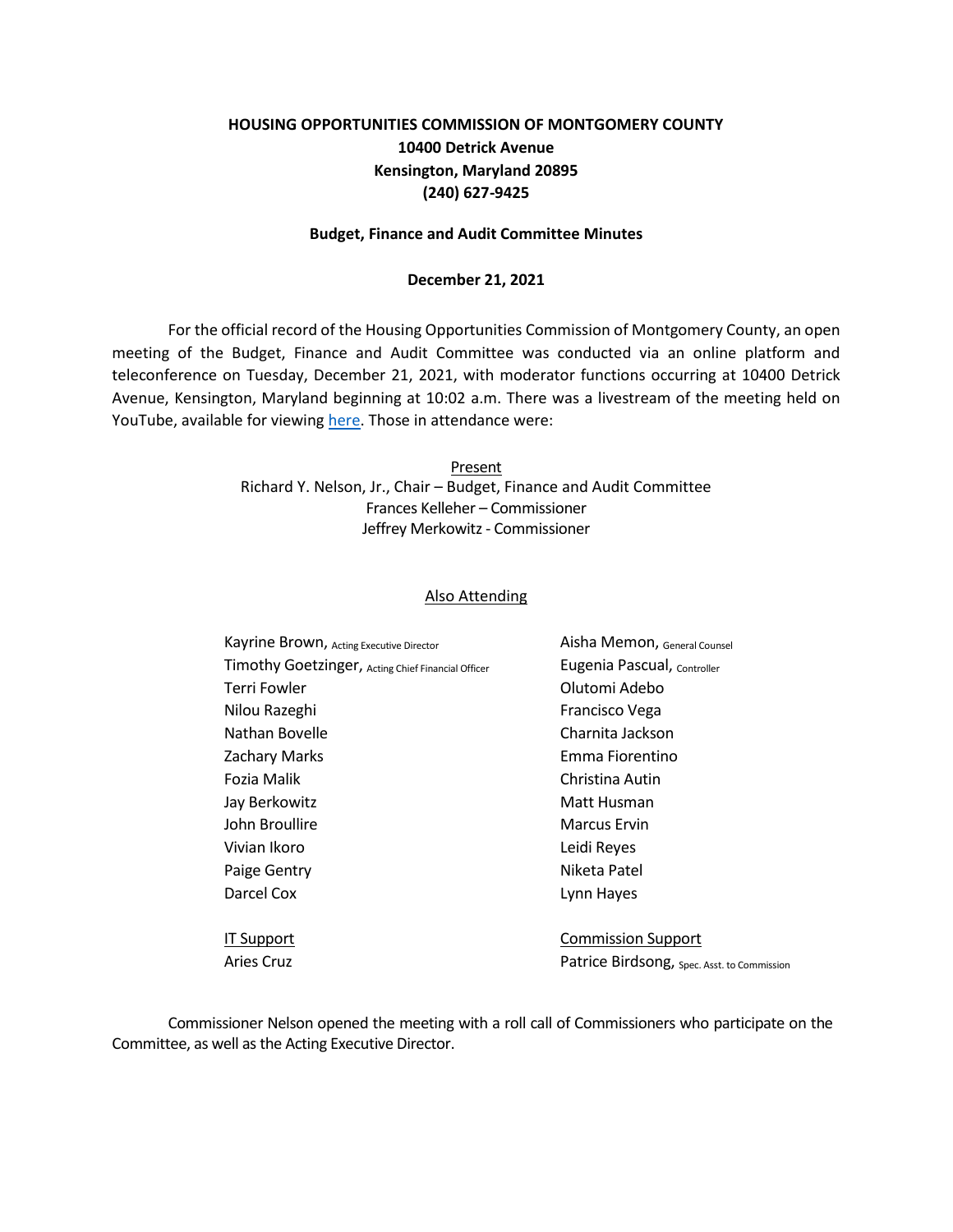### **APPROVAL OF MINUTES**

The minutes of November 17, 2021, open and closed session, were approved as submitted with a motion by Commissioner Merkowitz and seconded by Commissioner Kelleher. Affirmative votes were cast by Commissioners Nelson, Kelleher, and Merkowitz.

## **ACTION/DISCUSSION ITEMS**

**1. Fiscal Year 2022 (FY'22) First Quarter Budget to Actual Statements:** Presentation of First Quarter FY'22 Budget to Actual Statements

Timothy Goetzinger, Acting Chief Financial Officer, introduced Tomi Adebo, Assistant Budget Officer, who provided the presentation of the FY 22 First Quarter Budget to Actual Statements.

Ms. Adebo reported that the agency ended the quarter with a net deficit. The deficit resulted in a first quarter budget to actual positive variance. Causes were from various expenses in the general fund countered by slightly lower cash flow in some of the unrestricted opportunity housing properties as a result of property performances. An overview of each of the funds was provided. Staff addressed questions regarding renovations at the properties. No action was necessary and no vote was taken.

**2. Fiscal Year 2022 (FY'22) First Quarter Unaudited Financial Statements:** Presentation of the Unaudited Financial Statements for the First Quarter ended September 30, 2021

Timothy Goetzing, Acting Chief Financial Officer, introduced Francisco Vega, Assistant Controller, who provided a presentation of the unaudited financial statements for the first quarter. Mr. Vega provided highlights of the agency financials and net income. Eugenia Pascual, Controller, provided an explanation regarding the capital contributions. No action was necessary and no vote was taken.

**3. Fiscal Year 2022 (FY'22) Second Quarter Budget Amendment:** Presentation of the FY'22 Second Quarter Budget Amendment

Timothy Goetzinger, Acting Chief Financial Officer, introduced Terri Fowler, Budget Officer, who provided a presentation of the FY'22 Second Quarter Budget Amendment.

A motion was made by Commissioner Merkowitz and seconded by Commissioner Kelleher to move forward to full Commission for approval. Affirmative votes were cast by Commissioners Nelson, Kelleher, and Merkowitz.

**4. Uncollectible Tenant Accounts Receivable:** Presentation of Request to Write-off Uncollectible Tenant Accounts Receivable (July 1, 2021 – September 30, 2021)